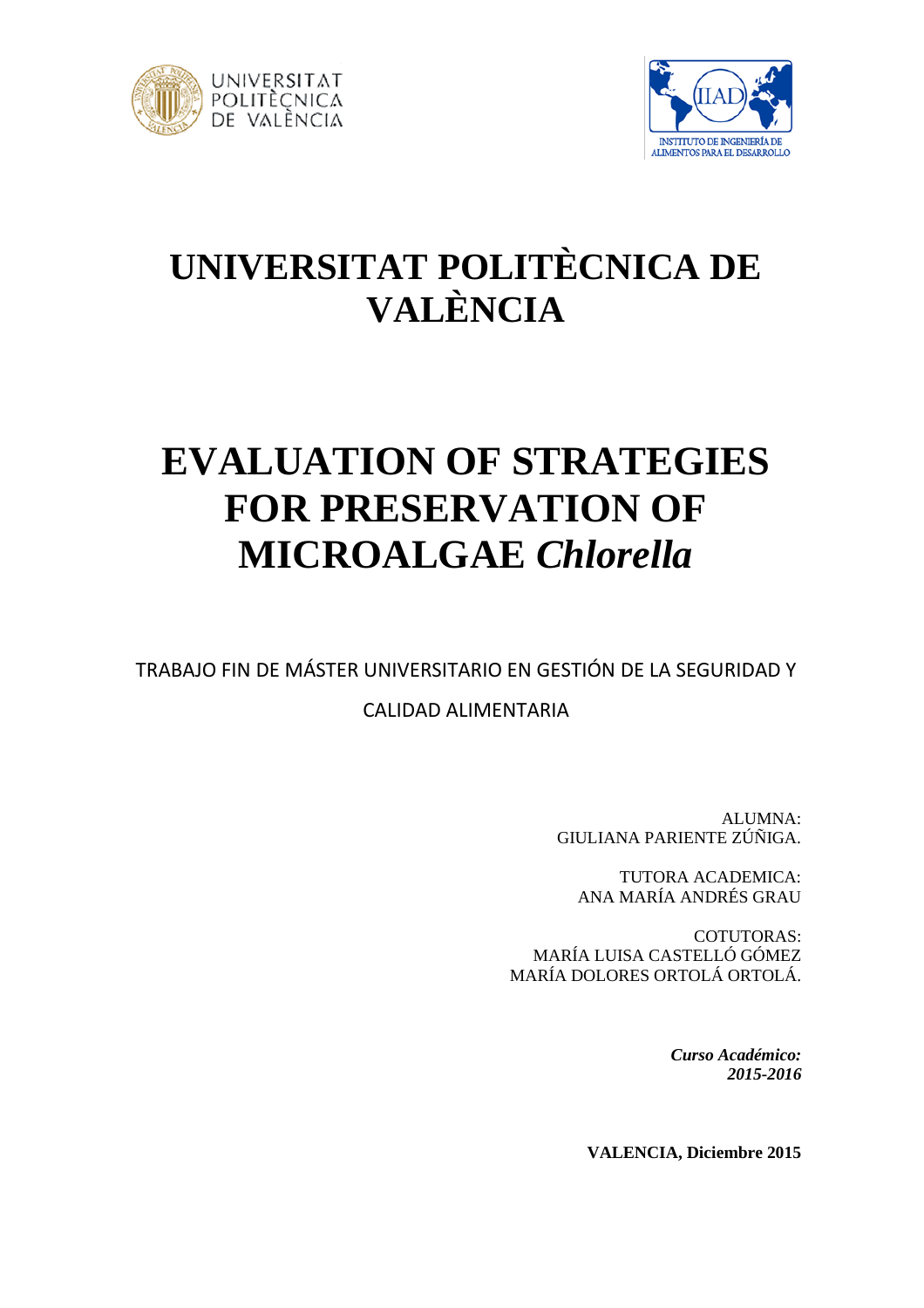# **EVALUATION OF STRATEGIES FOR PRESERVATION OF MICROALGAE** *Chlorella*

Pariente, G.<sup>1</sup>, Andrés, A.<sup>1</sup>, Castelló, M.L.<sup>1</sup>, Ortolá, M.D.<sup>1</sup>.

# **RESUMEN**

La biomasa obtenida a partir de microalgas, como la *Chlorella*, es utilizada en la elaboración de productos dietéticos, suplementos alimenticios y productos farmacéuticos, por lo que su demanda actual es creciente. Sin embargo, en muchos casos los lugares de producción se encuentran muy alejados de los consumidores dispuestos a pagar por ella. Habitualmente, la forma de distribución del producto es en formatos en polvo, siendo el secado responsable de la pérdida de propiedades nutricionales y el aumento de costes de producción. Por ello, el objetivo de este estudio es evaluar diferentes estrategias de conservación de microalgas *Chlorella* (tratamiento térmico de esterilización, material de envasado, acidificación y exposición a la luz) analizando cambios en el contenido en humedad, actividad de agua, contenido en sal, cambios en el color y crecimiento microbiano durante dos meses de almacenamiento a diferentes temperaturas. Los resultados obtenidos ponen de manifiesto que el tratamiento térmico modificó considerablemente el color de las muestras sin diferencias significativas por efecto de la exposición a la luz o el material de envasado, mientras que la adición de ácido cítrico preservó el color especialmente a bajas temperaturas. La acidificación de las microalgas con un 3.5% de ácido cítrico y envasadas a vacío parece ser el tratamiento recomendable de conservación sin necesidad de utilizar bajas temperaturas de almacenamiento. El envasado en vidrio o en material plástico no influyó significativamente sobre los parámetros analizados.

PALABRAS CLAVE: microalgas, Chlorella, tratamiento térmico, acidificación, tipo de envasado, temperatura almacenamiento.

# **RESUM**

La biomassa obtinguda a partir de microalgues, com la *Chlorella*, és utilitzada en l'elaboració de productes dietètics, suplements alimentaris i productes farmacèutics, per el que la seua demanda actual és creixent. No obstant, en molts casos els llocs de producció es troben molt allunyats dels consumidors disposats a pagar per ella. Habitualment, la forma de distribució del producte és en format pols, sent la deshidratació la responsable de la pèrdua de propietats nutricionals i de l'augment de costos de producció. Per això, l'objectiu d'este estudi és avaluar diferents estratègies de conservació de microalgues *Chlorella* (tractament tèrmic d'esterilització, material d'envasament, acidificació i exposició a la llum) analitzant canvis en el contingut en humitat, activitat d'aigua, contingut en sal, canvis en el color i creixement microbià durant dos mesos d'emmagatzemament a diferents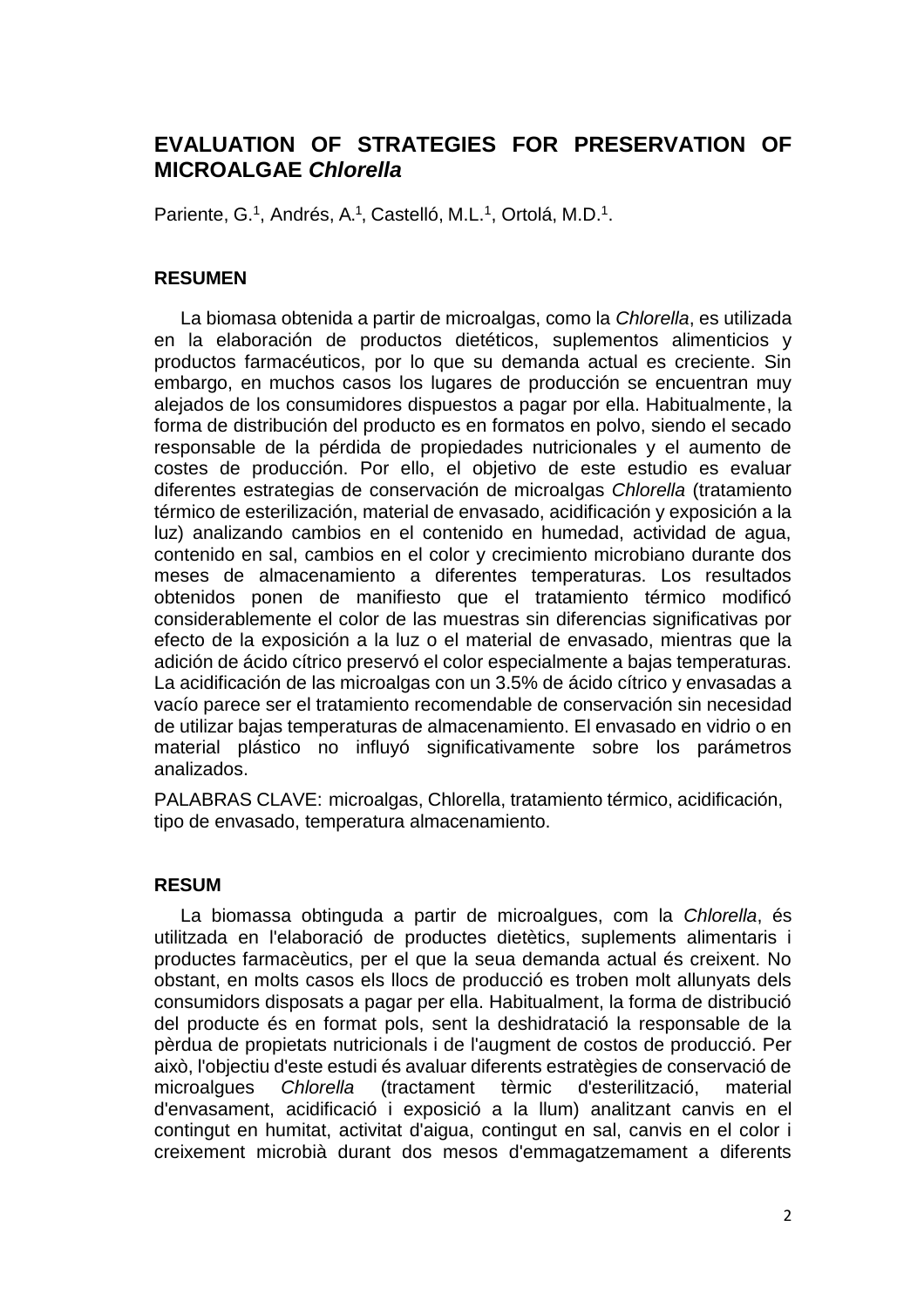temperatures. Els resultats obtinguts posen de manifest que el tractament tèrmic va modificar considerablement el color de les mostres sense diferències significatives per efecte de l'exposició a la llum o el material d'envasament, mentres que l'addició d'àcid cítric va preservar el color especialment a baixes temperatures. L'acidificació de les microalgues amb un 3.5% d'àcid cítric i envasades a buit pareix el tractament recomanable de conservació sense necessitat d'utilitzar baixes temperatures d'emmagatzenament. L'envasament en vidre o en material plàstic no va influir significativament sobre els paràmetres analitzats.

PARAULES CLAU: microalgues, Chlorella, tractament tèrmic, acidificació, tipus d'envasament, temperatura emmagatzenament.

# **ABSTRACT**

The biomass obtained from microalgae, such as *Chlorella*, is used to make dietary products, supplements and pharmaceuticals so their demand has recently increased. However, in most cases, there are produced very far from the places where consumers are willing to pay for them. One of the most usual form of distribution is as dry product. However, in this format algae loss some of their nutritional properties and it implies a high cost of production. Therefore, the aim of this study was to evaluate different strategies (thermal sterilized treatment, material of packaging, acidification and light exposure) to preserve microalgae *Chlorella* to distribute it properly on moisture content, pH, water activity, salt content, changes in color and microbial growth for two months of storage at different temperatures. The obtained results showed that color was modified considerably by the thermal treatment, without influence of light exposure and type of package, whereas citric acid preserved it especially at low temperature of storage. Besides, the acidification of microalgae with 3.5% of citric acid and vacuum packaging would be the recommended treated without need of cold storage. Packaging in jars or bags did not implied changes in any of the parameters analyzed.

KEYWORDS: microalgae, Chlorella, thermal treatment, acidification, packaging type, storage temperature.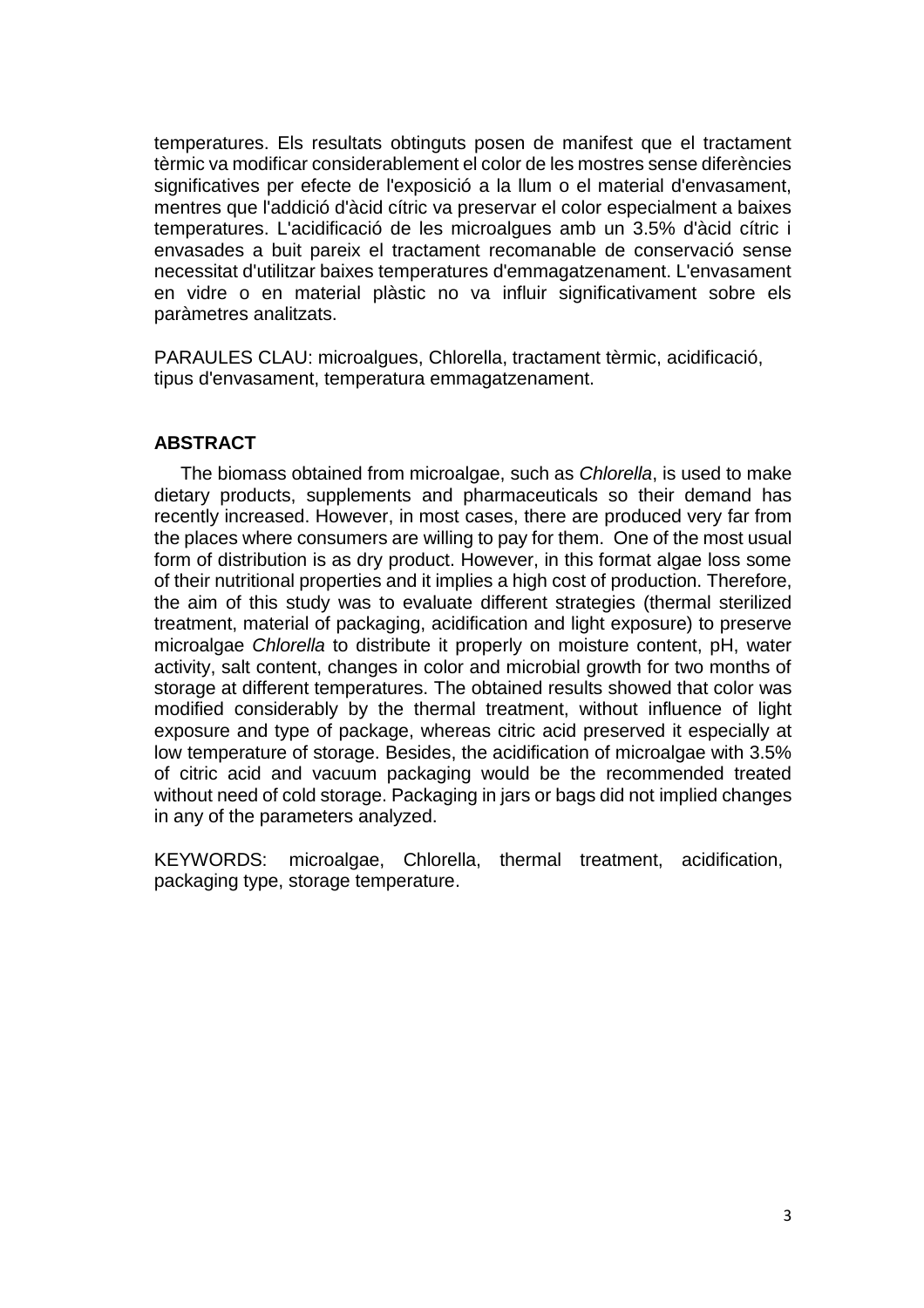#### **1. INTRODUCTION**

The massive production of microalgae was first carried out by Germany during the II World War in order to obtain lipids to use them as a source of biofuel. After the II World War, microalgae biomass started to be considered as a supplement able to replace conventional animal or vegetable proteins to direct consumption of cattle or humans, shorting the inefficient protein chain food. Thus, from 1948, a group of scientifics in Carnegie Institution of Washington performed the first systematic study which establishes the scientific fundamentals of massive culture of microalgae. The aim of this project was to use green microalgae *Chlorella* for large scale food production (Burlew, 1953).

*Chlorella*, which belongs to the phylum Chlorophyta, is a green microalgae with a diameter of 2–10 μm. This microalgae contains a single chloroplast, is unicellular, coccoidal, and nonmotile and is widely distributed in fresh, brackish and marine water (Nurachman et al., 2015).

Microalgae biomass was named by the Food and Agriculture Organization of the United Nations (FAO) as "superfood" because of its high nutritional power, not only for their protein levels (approx. 50% dry matter) easily digestible due to the complete amino acid profile, but also because of essential components for the metabolism, such as minerals, vitamins, antioxidants and polyunsaturated fatty acids (especially Omega 3 and 6) (Buggypower, 2015).

It is a source of ß-glucan that is an active immunostimulator, reducer of blood lipids, and a free radical scavenger (Avani et al., 2010). Also, it has a 1- 4% chlorophyll, pigment that detoxifies the body of heavy metals and pesticides (Se-Kwon, 2015).

It is important to highlight that microalgae contain polyunsaturated fatty acids (PUFAs), two of the most abundant fatty acids are linoleic acid (LA) and alpha-linolenic acid (ALA). Specifically, arachidonic acid Omega 6 can be synthesized by humans from LA and essential acid Omega 3, such as DHA and EPA, from ALA (Solana et al., 2014). However, plant, animals and humans are not as good as microalgae synthesizing long chain Omega 3, such as EPA and DHA. Traditionally, they have been obtained from fish and fish oils, but safety issues have arisen because of the accumulation of toxins in fish (Avani et al., 2010). For that reason, we must consider that microalgae are the initial EPA and DHA producers in the marine food chain and they can reach much higher EPA and DHA contents than other possible sources as some fishes or soybean (Adarme-Vega et al., 2012).

DHA is a dominant fatty acid in neurological tissue, constituting 20-25% of the total fatty acid in the gray matter of the human brain and 50-60% in retina rod outer segments. It is also abundant in the heart muscle tissue and sperm cells (Se-Kwon, 2015). On the other hand, EPA is suggested to prevent human diseases such as arrhythmia, atherosclerosis, cardiovascular diseases, blood platelet aggregation, and several carcinomas (Avani et al, 2010).

The moderate ingest of EPA and DHA has a beneficial effect on mental disorders (Sánchez-Villegas et al., 2008) as depression, also a lower blood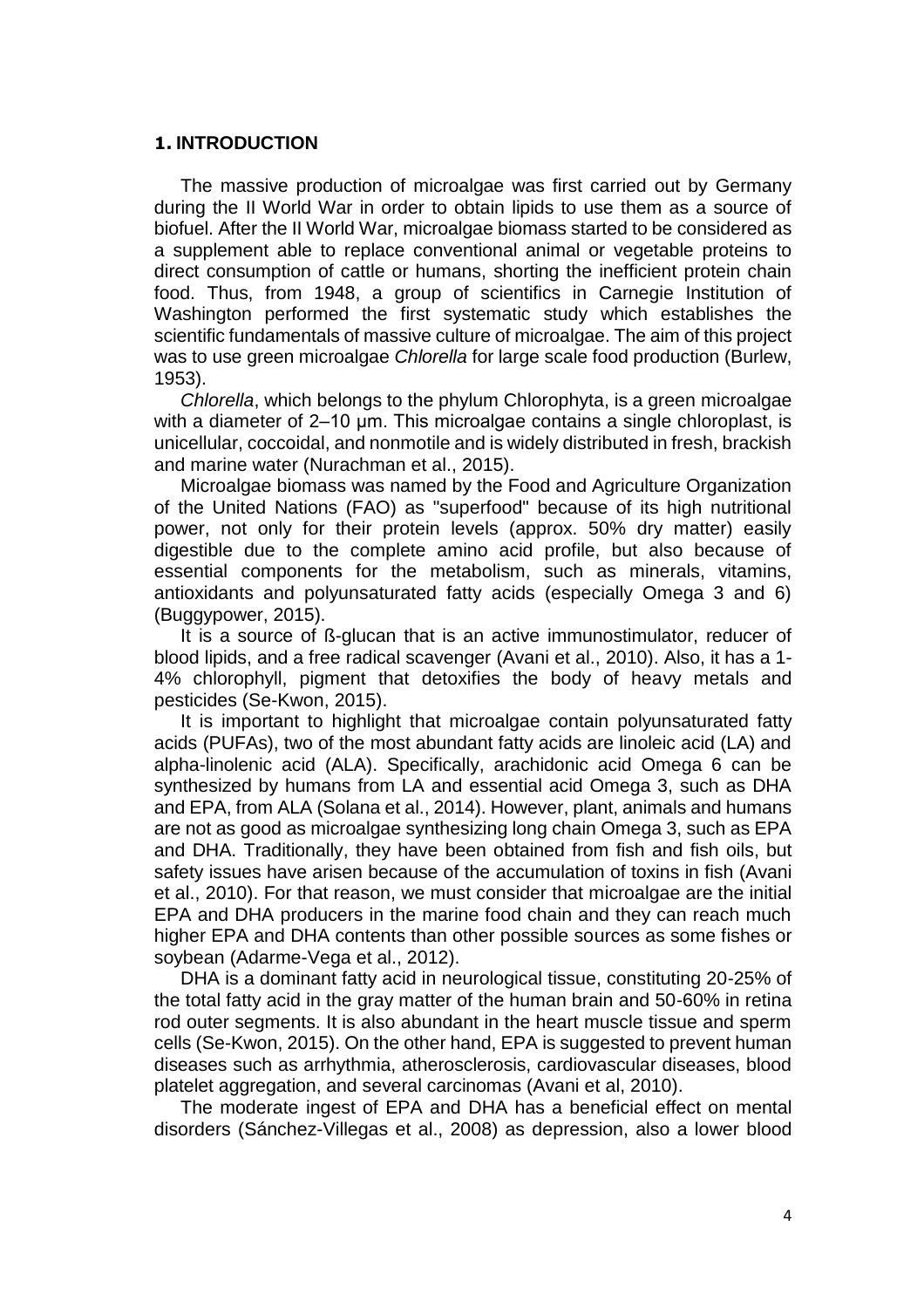level of EPA and DHA were related to callous-unemotional traits in adolescent boys with attention deficit hyperactivity disorder (Gow et al., 2013).

It is noteworthy that in Europe brain disorders costed €798 at 2010 (Olesen et al., 2012) and chronic diseases, including cardiovascular diseases, are estimated to cost to the EU economy €700 billion annually (European Heart Network, 2015). Therefore, the search of new ways to introduce these PUFAs in diet could mean an important form to reduce diseases expenses.

Additionally, microalgae include a beneficial effect on the environment, because it releases oxygen while it consumes 1.87 kg of  $CO<sub>2</sub>$  per kg of dry biomass produced (Buggypower, 2015; Solana et al., 2014), whereas fruit trees consume only 0.50 kg of CO<sup>2</sup> per kg of dry biomass (Espada, 2013).

Despite the fact that microalgae have so many advantages for different uses, it must bear in mind that their production imply several problems, due to high installing and operating costs, huge difficulty in controlling the culture conditions, contamination bacteria or alien algae and unstability of light supply and weather (Yen et al., 2013). Moreover, the production location is far from consumption sites and, for that reason, there is a challenge to preserve their beneficial features during transport with an adequate shelf life to guarantee their successful commercialization. Currently, they can be found in specialized markets but in a dehydrated format and consequently, their production costs are even higher.

In consideration of all the above, the aim of this study was to assess different strategies (thermal sterilized treatment, material of packaging, freezing or cooling, reduced pH and light exposure) to preserve microalgae produced by a factory located in Madeira in order to make possible their transport to the points of sale. For that purpose, moisture content, pH, water activity, salt content, changes in color and microbial growth have been analyzed for two months of storage.

# **2. MATERIALS AND METHODS**

#### **2.1. Raw material**

Microalgae samples were delivered frozen in polyethylene bags by the Buggypower Company, which has a production plant in Madeira Island (Portugal), where microalgae grew in vertical photobioreactors. In turn, dehydrated green and red commercial algae were used to compare their characteristics with microalgae. For that, the commercial algae were rehydrated using an algae:water ratio of 5:500 (w/w) for 20 minutes using the manufacturer's recommendation. Then, algae were drained.

# **2.2. pH adjustment of microalgae**

In part of the microalgae samples, citric acid was added at different concentrations (2.5% or 3.5%) to check the effect of this preservative in its shelf life.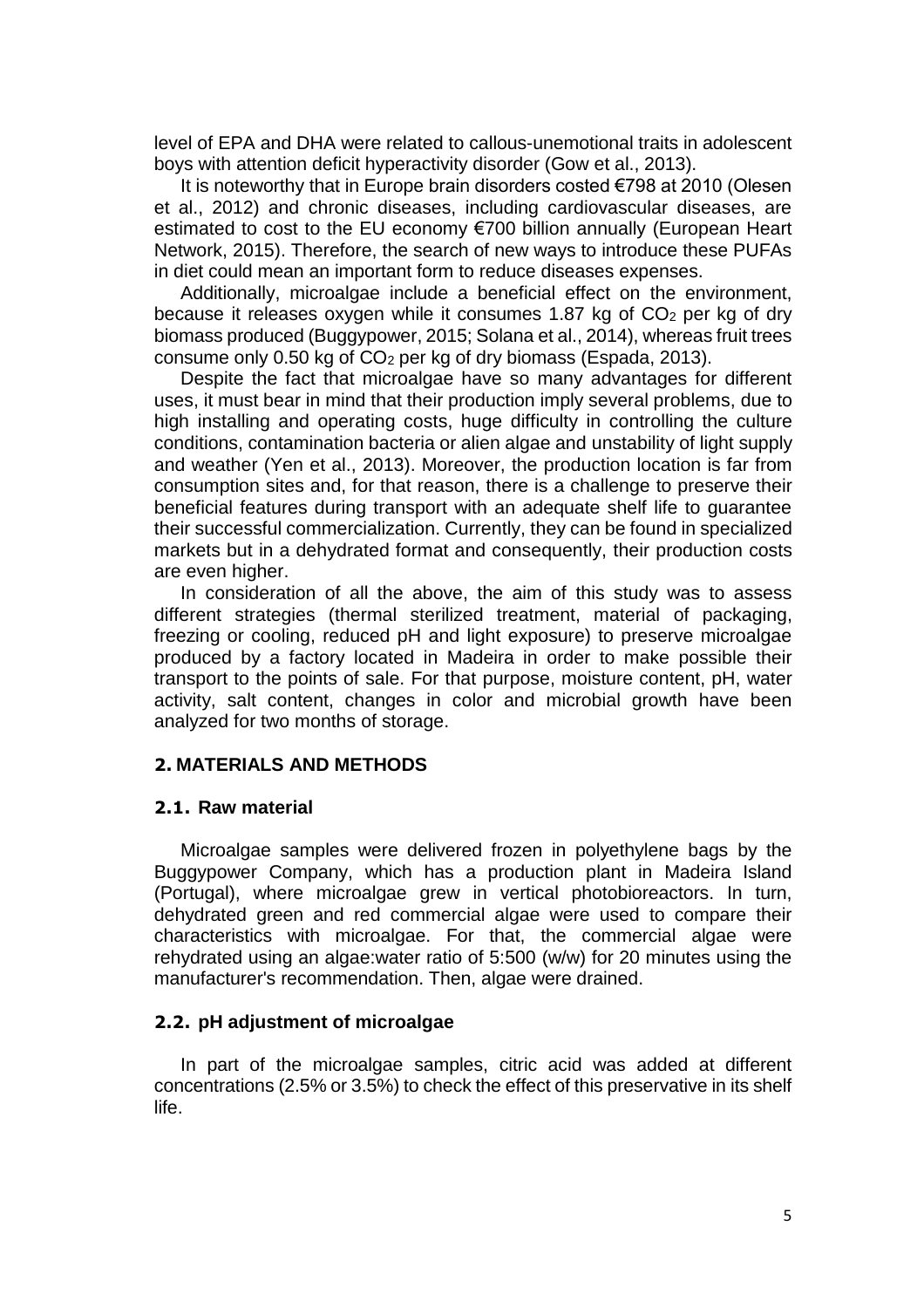# **2.3. Thermal treament**

Part of the microalgae were sterilized in an autoclave at 115ºC for 15 minutes to extend their shelf life.

# **2.4. Packaging and storage of microalgae**

Samples packaged in jars or in bags of bioriented poliamide/polipropilene thermal resistant (Bolsemack S.L.) were vacuum sealed when they were stored at room temperature, whereas samples stored at 4ºC or -18ºC were sealed without removing the air in the headspace of the package. Besides, in samples stored at room temperature the influence of light was also controlled by leaving part of them in close chambers and other samples exposed to light. Table 1 gives a description of all the combinations used in the storage of microalgae along with the notation for each case. Microalgae samples were stored for 2 months.

| <b>STORAGE</b><br><b>CONDITIONS</b>                  | <b>DESCRIPTION</b>                                    | <b>NOTATION</b> |  |
|------------------------------------------------------|-------------------------------------------------------|-----------------|--|
|                                                      | BAG- 3.5% citric acid – Without thermal treatment     | Bag 3.5 4C      |  |
| FRIDGE (4°C)                                         | BAG – 2.5% citric acid – Without thermal treatment    | Bag 2.5 4C      |  |
|                                                      | BAG – Without citric acid – Without thermal treatment | Bag 4C          |  |
|                                                      | JAR- Without citric acid – Without thermal treatment  | Jar 4C          |  |
| <b>ROOM</b><br>TEMPERATURE –<br><b>WITHOUT LIGHT</b> | BAG - 3.5% citric acid - Without thermal treatment    | Bag 3.5 RT      |  |
|                                                      | BAG - 2.5% citric acid - With thermal treatment       | Bag 2.5 TT RT   |  |
|                                                      | BAG – Without citric acid – With thermal treatment    | Bag TT RT       |  |
|                                                      | JAR - Without citric acid – With thermal treatment    | Jar TT RT       |  |
| <b>ROOM</b><br>TEMPERATURE –<br><b>WITH LIGHT</b>    | BAG – 3.5% citric acid – Without thermal treatment    | Bag 3.5 RT L    |  |
|                                                      | BAG – 2.5% citric acid – With thermal treatment       | Bag 2.5 TT RT L |  |
|                                                      | BAG - Without citric acid - With thermal treatment    | Bag TT RT L     |  |
|                                                      | JAR - Without citric acid - With thermal treatment    | Jar TT RT L     |  |
| FREEZER (-18 <sup>o</sup> C)                         | BAG- Without citric acid – Without thermal treatment  |                 |  |

| TABLE 1. Description and notation of the treatments for stabilization of microalgae |  |
|-------------------------------------------------------------------------------------|--|
|-------------------------------------------------------------------------------------|--|

# **2.5 Analytical determinations**

The analytical determinations of moisture content, pH, a<sup>w</sup> and color measurements were performed at day 0, 30, 45 and 60 after packaging. Additionally, microbiological analysis of mesophilic aerobics, molds and yeasts were performed to analyze the evolution of microalgae with a frequency of 30 days during two months. The determination of the effect of citric acid on the pH of microalgae was performed initially. By contrast, the analysis of sodium chloride was performed at the end of the study period. Below it is shown the description of the employed methods: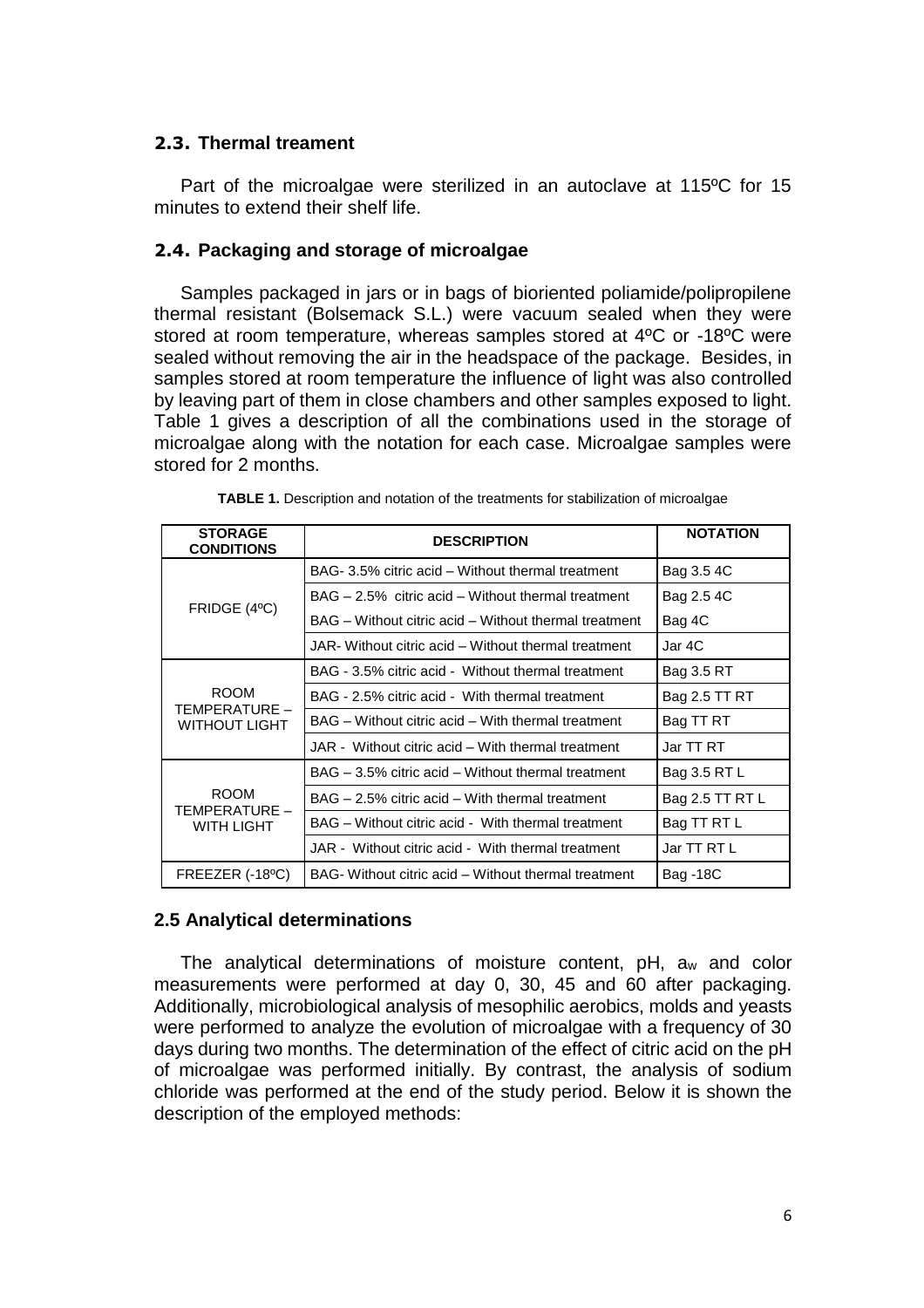## 2.5.1 MOISTURE

Moisture determination was performed following an adaptation of method 934.06 (AOAC, 2000), the sample was heated under -0.8 bar of pressure and 60ºC in a vacuum oven (JP Selecta model Vaciotem-T), and the loss of weight was used to calculate the moisture content of the sample.

The effect of using a vacuum oven is to minimize cold spots as well as to exhaust moisture in the interior air (Nielsen, 2010). The results of moisture content were given in g of water per g of microalgae.

#### 2.5.2 WATER ACTIVITY (AW)

Measurements were performed with a Water activity meter (AQUALAB, model 4TE) at 25 °C.

# 2.5.3 POTENTIAL OF HYDROGEN (pH)

Measurements were performed in duplicate using a pH meter with a contact electrode (METTLER TOLEDO SevenEasy model), previously calibrated with buffer solutions of pH 4.00 and 7.00 at 25 ° C.

# 2.5.4 SODIUM CHLORIDE (XS)

Measurements were carried out in triplicate with a Chloride Analyzer (CORNING, model 925) using a combined acid buffer solution as a support electrolyte that maintain the correct pH for the complete cycle of titrations and a colloid to prevent precipitation. This equipment was previously calibrated with a standard solution of 200 mg /l Cl at 25 ° C.

Aliquots of microalgae samples were diluted in a ratio 1:200 (w/w) and titrated in the equipment. The results of sodium chloride content were given in g of ClNa per g of microalgae.

# 2.5.5 COLOR MEASUREMENTS

Surface color was measured with a spectrocolorimeter (Minolta, modelo CM-3600d) by registering reflectance and using the small lens. The spectrocolorimeter was calibrated and measurements were done in triplicate over each surface of samples placed in cuvettes of 1-cm thickness. Color was recorded using the CIE-L\*a\*b\* uniform color space (L\*a\*b\*) considering the observer 10º and the illuminant D65.

#### 2.5.6 MICROBIOLOGICAL ANALYSIS

Microbiological analysis of mesophilic aerobic, molds and yeasts were performed to the different treatments of treated microalgae at day 30 and day 60 of storage. The serial dilutions of samples were seeded using the pour plate technique by duplicate. Aerobic mesophilic were analyzed using plate count agar (Scharlau, 01-161-500, Barcelona, Spain) and incubated at 35±2.0°C for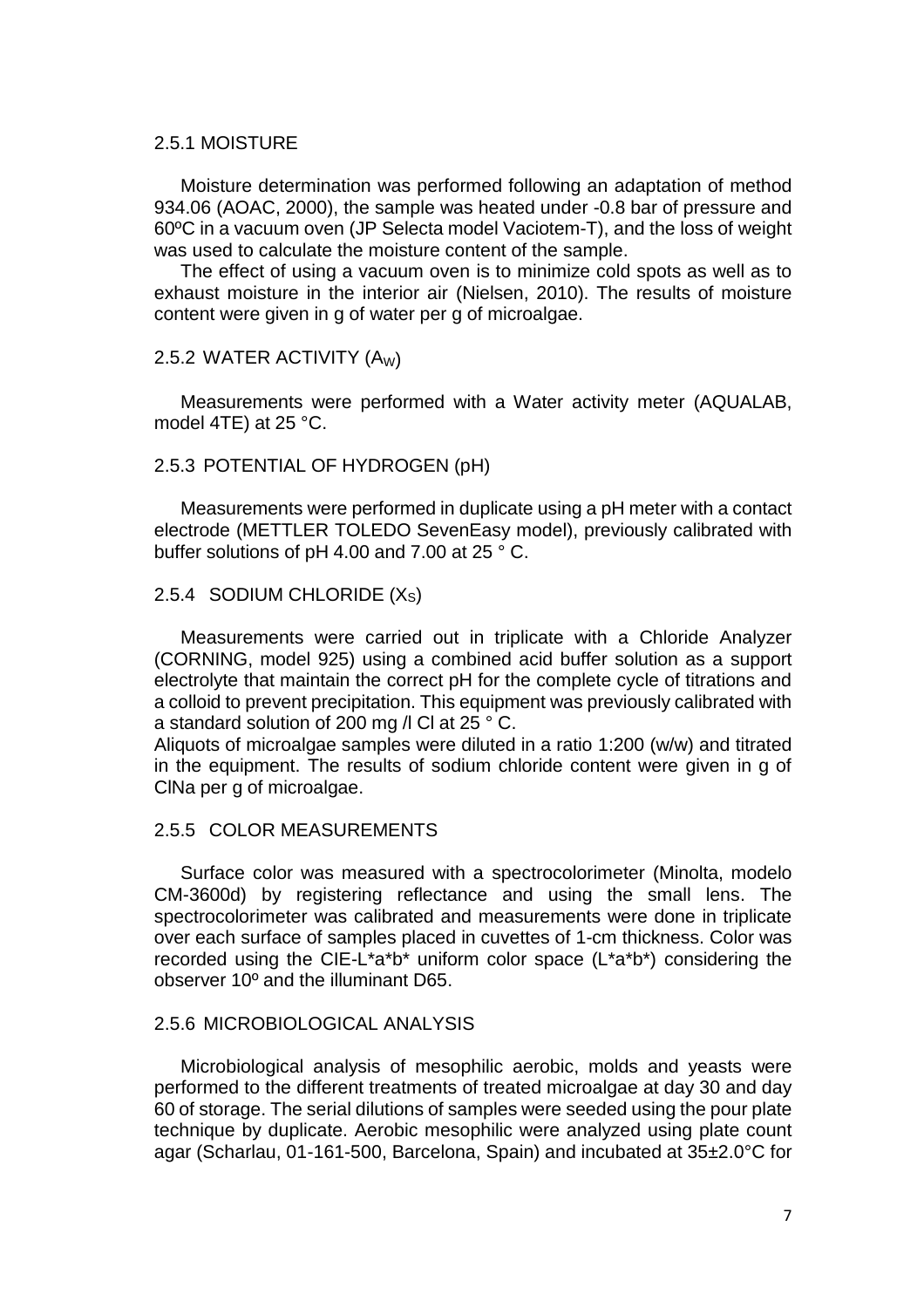48 hours. Molds and yeasts were analyzed using Oxytetracycline Sabouraud Agar Base (Scharlau, 01-275-500, Barcelona, Spain) with a sterile Oxytetracycline selective supplement (Scharlau, 06-115LYO1, Barcelona, Spain) and incubated at 25±2.0°C for 5 days.

For aerobic mesophilic, plates containing between 25 and 250 colonies were considered (FDA, 2001), while in the case of yeasts and molds, plates containing between 0 and 30 colonies were counted. The results were expressed as log CFU/g.

# 2.5.7 STATISTICAL ANALYSIS

The statistical software Statgraphics Centurion XVI was used to evaluate the statistical significance of the different treatments applied in preservation of microalgae, storage time and different conditions of storage. Interactions of the factors studied were analyzed with a significance level of 95 % ( $p < 0.05$ ).

#### **3. RESULTS AND DISCUSSION**

#### **3.1 Initial characterization of algae**

Table 2 shows the results of moisture  $(x_w)$ , sodium chloride content  $(x_s)$ , pH and water activity (aw) of microalgae *Chlorella* and the two dehydrated commercial algae that were rehydrated for analysis. The results give evidence of the similar values of water activity in all cases, while water content was higher in rehydrated algae due to this process itself. Besides, pH was higher in Green algae. In terms of salt content, red algae had the lowest value, although in all cases they came from seawater, where the concentration of salt is around 3.5% (Park et al., 2011). The differences in the salt content were also declared in the label of the commercial algae since the Green type had 1.6 g of salt/g of dry matter and the Red type, 0.7 g of salt /g of dry matter.

| Type of algae            | рH<br>aw |        | x <sub>w</sub> (g water/g algae) | x <sub>s</sub> (g salt/g algae) |  |
|--------------------------|----------|--------|----------------------------------|---------------------------------|--|
| Green algae (commercial) | 7.60     | 0.9938 | $0.9192 \pm 0.0009^{\circ}$      | $0.02107 \pm 0.00016^b$         |  |
| Red algae (commercial)   | 6.97     | 0.9973 | $0.9425 \pm 0.0036$ °            | $0.00311 \pm 0.00016^a$         |  |
| Microalgae (Chrorella)   | 5.75     | 0.9814 | $0.8406 \pm 0.0007$ <sup>a</sup> | $0.02033\pm0.00019^b$           |  |

|  |  |  |  |  | TABLE 2. Initial characterization of algae |  |  |
|--|--|--|--|--|--------------------------------------------|--|--|
|--|--|--|--|--|--------------------------------------------|--|--|

Equal letters indicate homogeneous groups.

#### **3.2. Effect of citric acid on the pH of microalgae**

One of the classic strategies used in food preservation is the reduction of pH. Most foodborne pathogens cannot grow at a pH less than 4.4 (Montville and Matthews, 2009). Foods with lower pH (value below 4.5) are not altered easily by bacterias, being more sensitive to alteration by yeasts and molds (Casp and Abril, 2003). For that, in this study, preliminary experiments were performed using citric acid to achieve a pH below 3.5 to ensure greater stability of microalgae, and the results are shown in Figure 1. As can be seen, with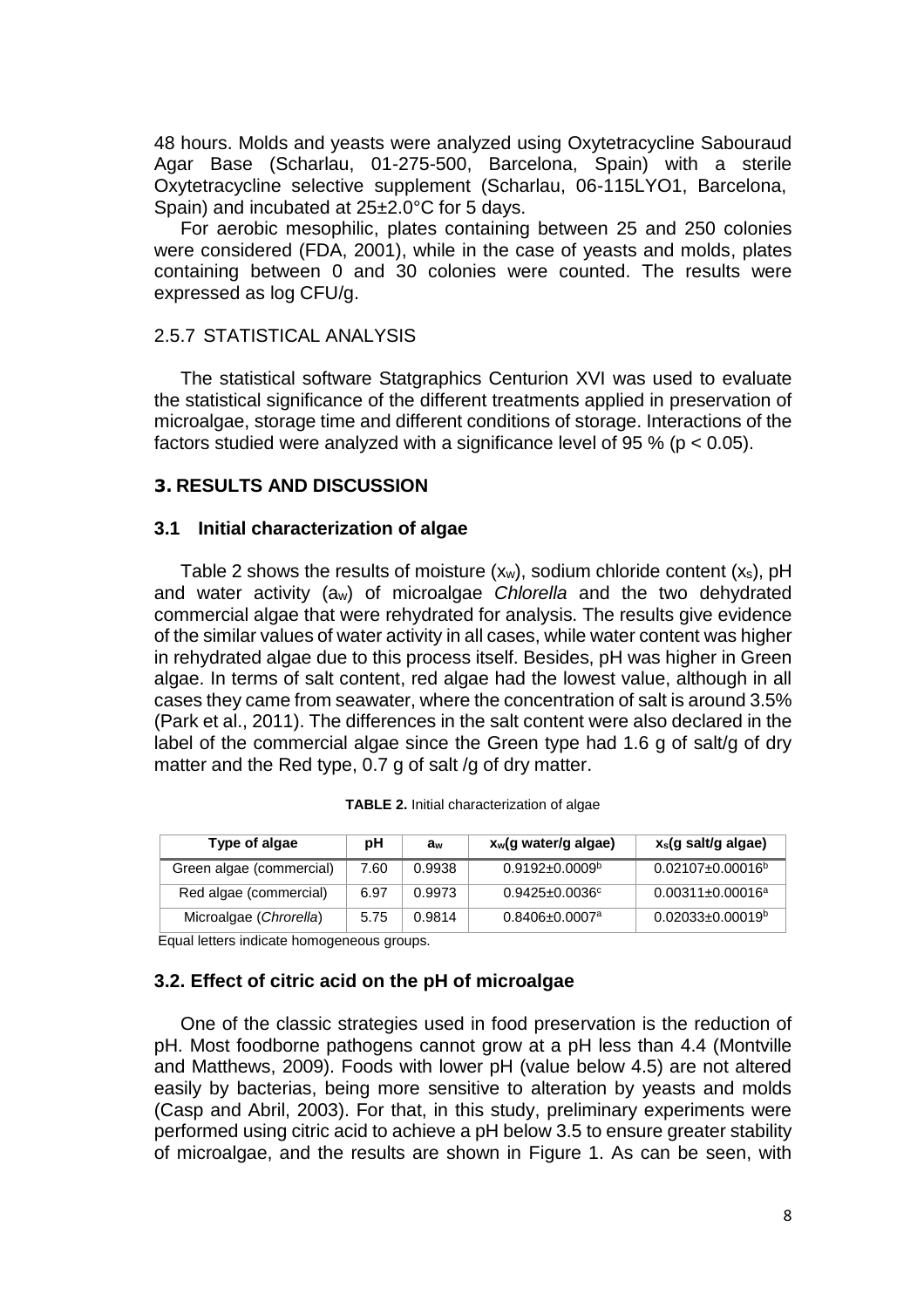2.5% of citric acid, samples reached a pH lower than 3.5, thus this was the first concentration of citric acid chosen to extend the shelf life of microalgae with mild thermal treatment. It was also decided to work with a concentrations of 3.5 % citric acid to see the influence of a lower pH on the stability of microalgae.



**FIGURE 1.** Effect of citric acid on the pH of microalgae

Furthermore, Figure 2 shows the values of pH of microalgae stored in different materials, temperature and depending on the thermal treatment and citric acid addition. In general, no factor affected the pH, in exception of the initial value of citric acid added, as it was expected.



**FIGURE 2.** pH evolution throughout storage time

#### **3.3 Moisture content and water activity**

The values of water content in microalgae depending on the storage temperature, citric acid addition, exposure to light, packaging material and thermal treatment are given in Figure 3. In all cases, there was a reduction of the amount water with regard to the initial values of microalgae. Besides, the most remarkable fact is that the more citric acid concentration, the lower the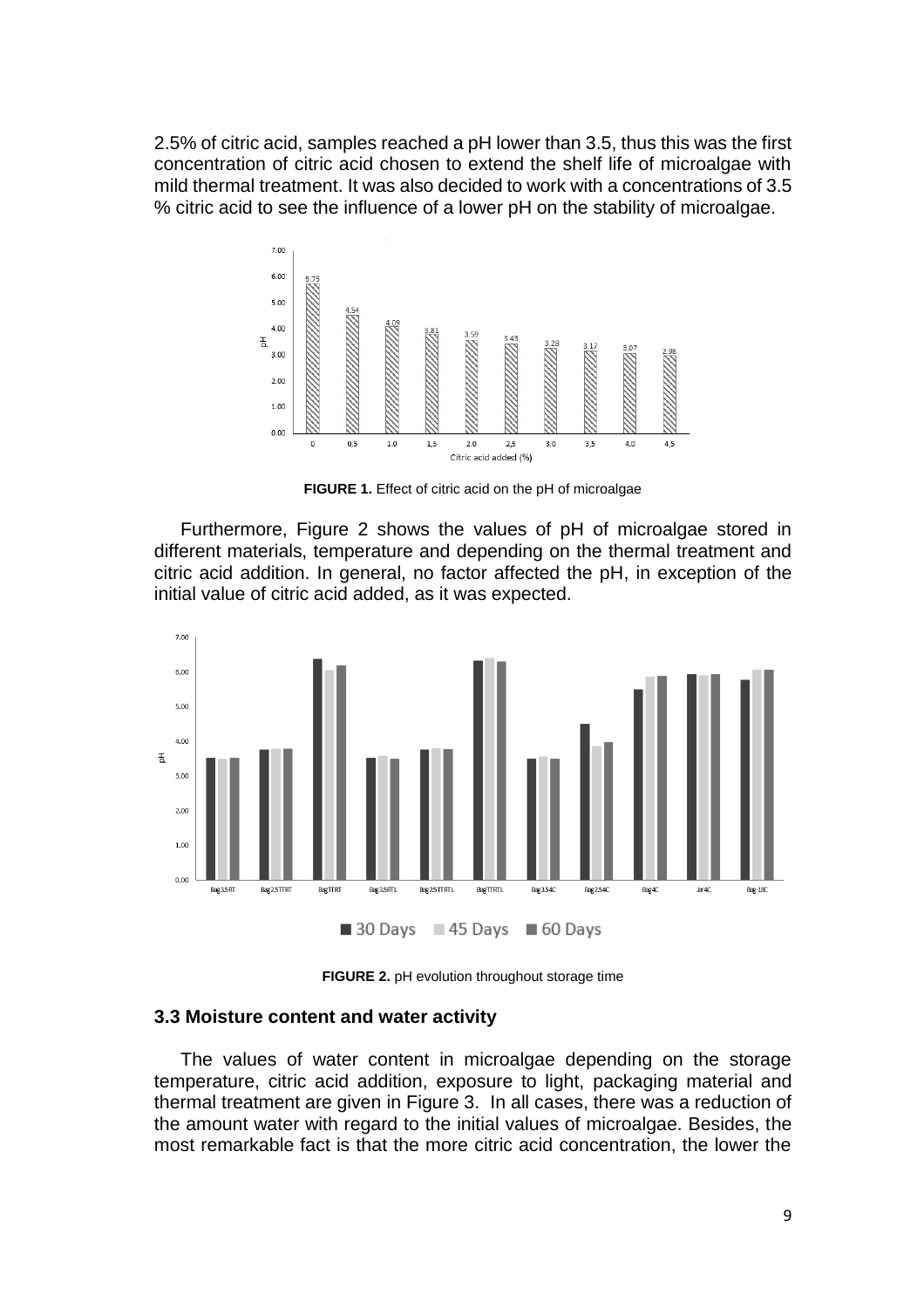moisture content in microalgae which is in coherence with the increase of solids in the samples, although no differences between both concentrations of citric acid were observed at refrigerated storage. Overall, there was a slight decrease in moisture content throughout time, probably due to the water permeability of the packaging material. Thus, glass material, impermeable to water vapour, maintained better moisture content. In fact, the slight difference found among moisture content of microalgae packaged in jars or in bags stored at room temperature were not found when they were refrigerated since permeability depends on temperature. On the other hand, at room temperature, exposure to light had no significant influence on moisture content. At freezing temperatures, moisture loss in samples was slightly lower than when samples were stored in refrigerated conditions.



**FIGURE 3.** Moisture content of treated microalgae depending on the storage temperature and time. **A:** Storage at room temperature. **B:** Frozen or refrigerated storage.

Despite the differences in moisture content of microalgae according to the addition of citric acid, water activity remained quite similar to the raw material for all cases (0.9761±0.0037).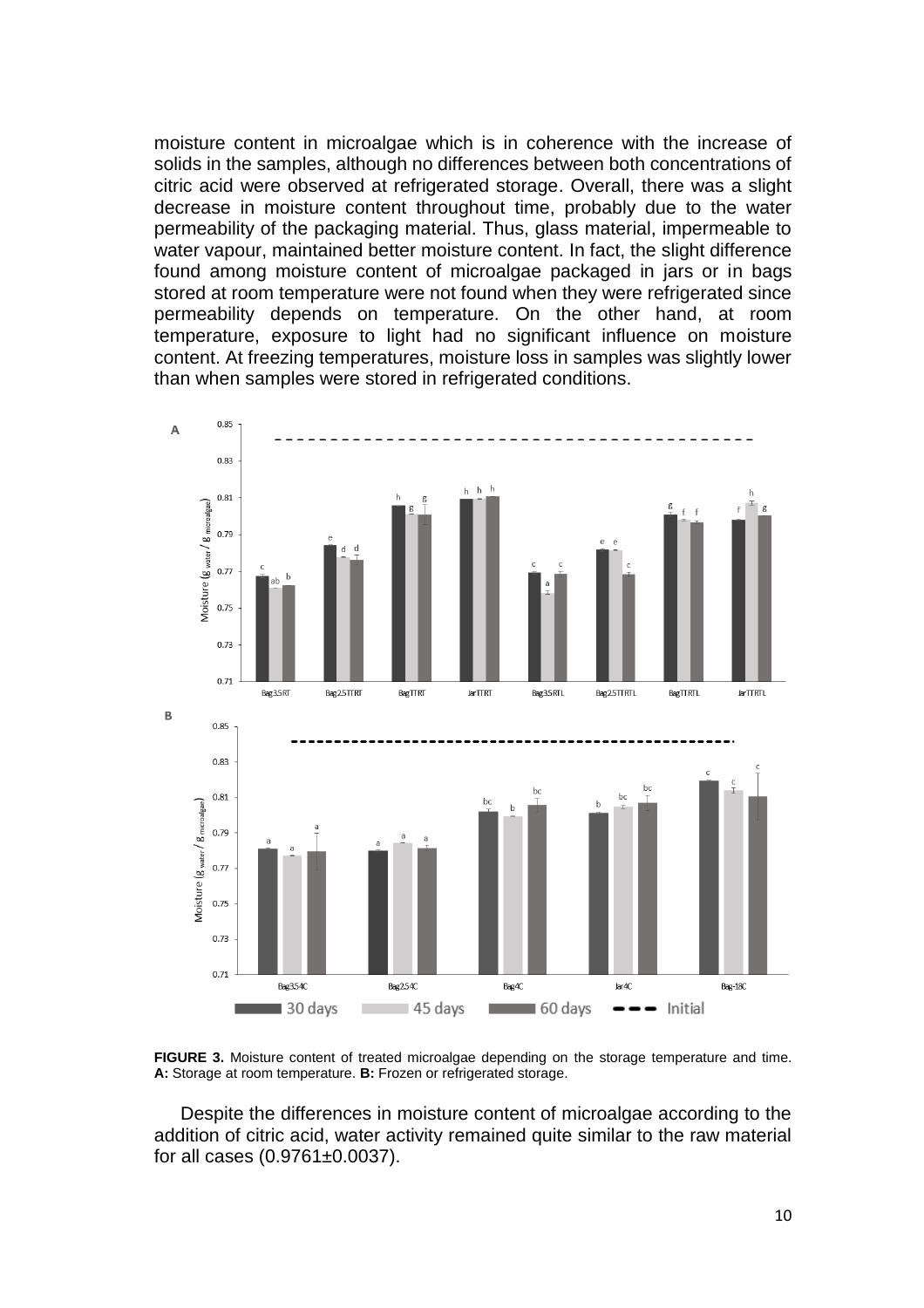#### **3.4 Sodium chloride content (xs)**

The amount of sodium chloride of treated microalgae after two months of storage is shown in Figure 3. In general, there was an increase of salt content with respect to the values of raw material, in coherence with the loss of moisture content before mentioned, without significant differences among the considered treatments.



**FIGURE 4.** Sodium chloride content after two months of storage. Dashed line represents the value of sodium chloride content for raw material initially.

#### **3.5 Optical properties**

Figures 5 and 6 show the location of the coordinates  $b^*$  and  $a^*$  in the chromatic plane for microalgae stored at room or at refrigerated/frozen temperature, respectively.

It is noteworthy that the thermal treatment increased a\* and b\* coordinates, what implied a browning of the microalgae and a change in quadrant position of samples (from the second to the first one) in the chromatic diagram. Throughout storage time both coordinates decreased at room temperature. With regard to citric acid, initially it significantly reduced coordinate a<sup>\*</sup> giving place to more intense green color. This greenish color was kept in microalgae stored at refrigerated/frozen temperature but not when they were at room temperature. In fact, the highest values of hue were for microalgae no treated with citric acid and stored at low temperature. Therefore, thermal treatment was the most responsible factor for the browning of microalgae as has been observed in previous studies because chlorophyll is almost no detectable after treatment with temperature higher than 40ºC in kiwifruit pulp (Schwartz et al*.,*  1999). It is also important to bear in mind that heating caused the EPA and DHA content decreased significantly (Hadipranoto, 2005). The exposure to light did not mean a change in color of microalgae and consequently, they are suitable to be distributed in transparent package. Moreover, no differences in color of samples placed in bags or jars were found, so it seems easily and cheaper to use the plastic bag.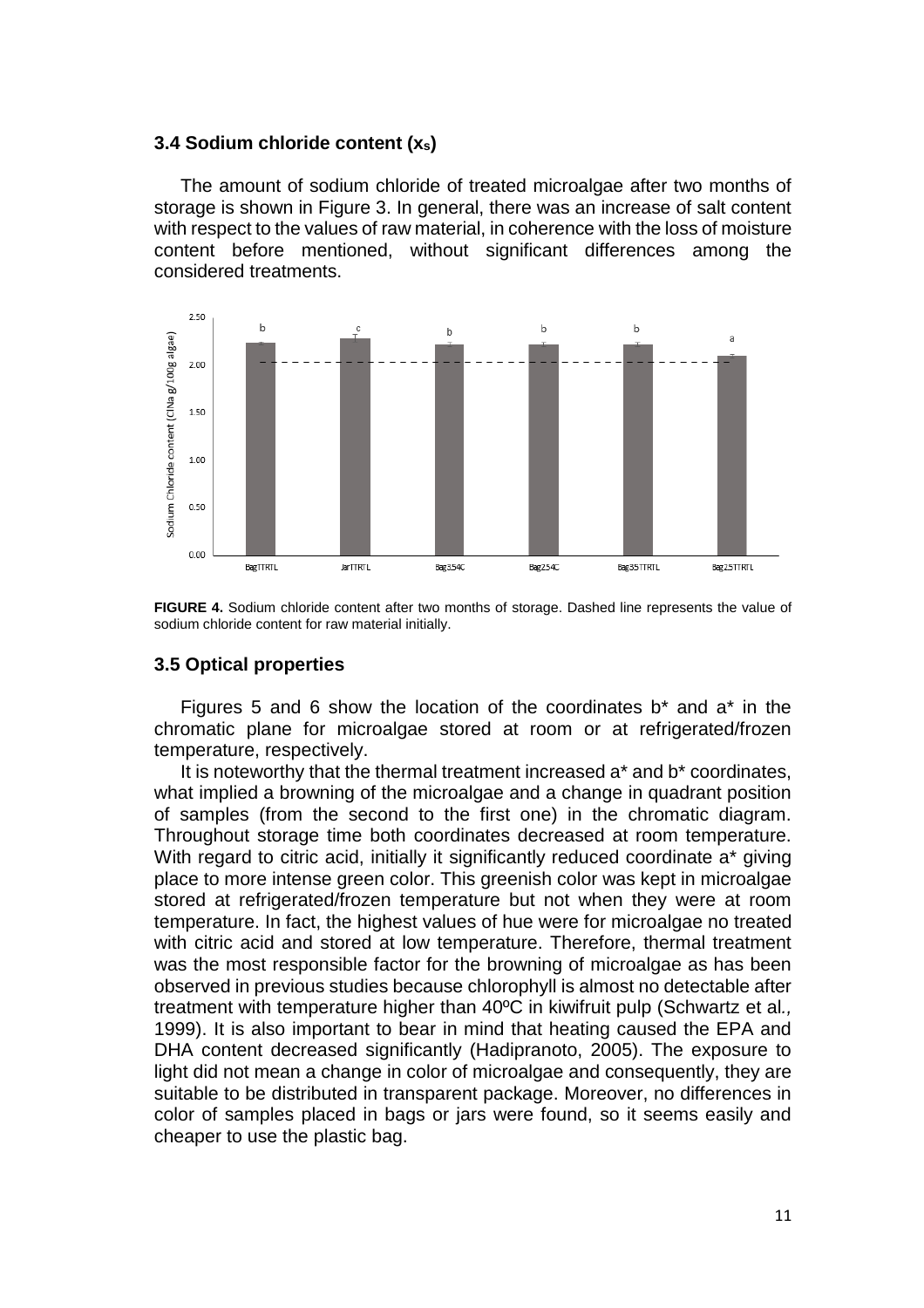

 $\overline{2}$  $\blacktriangle$  Jar TT RT L  $\mbox{-} 18$  $-16$  $-14$  $-12$  $-10$ -8  $\mbox{-}6$  $-4$  $\mathbf{-2}$  $\pmb{\mathsf{0}}$  $\mathbf 2$  $\overline{\mathbf{4}}$ 6 8  $10\,$  $12\,$  $14$ 16  $18\,$  $\mathsf{a}^\prime$ 

**FIGURE 5.** Chromatic planes b\*-a\* of treated microalgae stored at room temperature without exposure to light (A) or with light (B)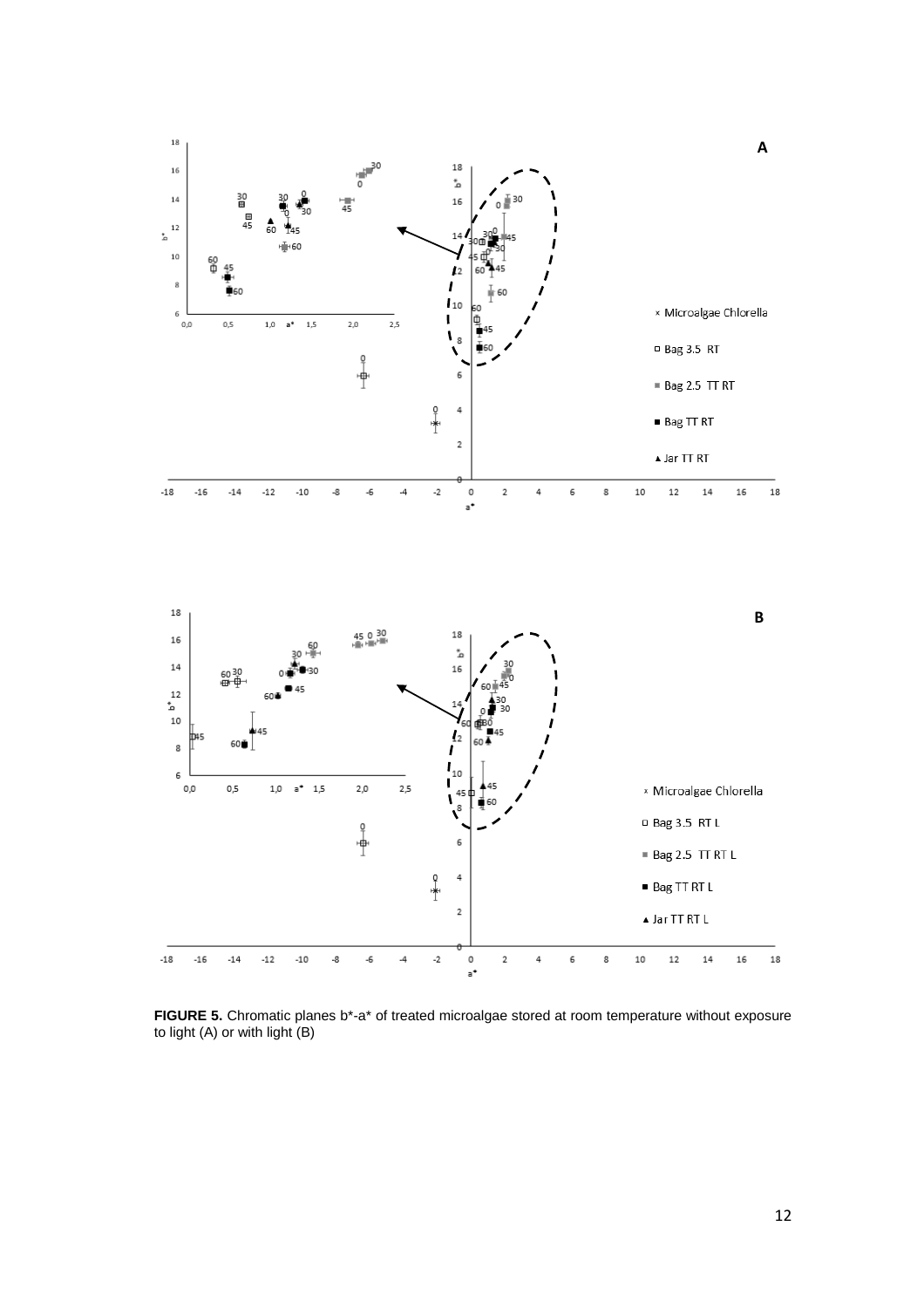

**FIGURE 6.** Chromatic planes b\*-a\* of treated microalgae stored at refrigerated/frozen temperature

The results of luminosity of treated microalgae are given in Figure 7. As a whole, this parameter changed less at room temperature than at refrigerated/frozen temperature. It is likely that the thermal treatment applied was responsible for this homogeneity. Also, at room temperature, the addition of citric acid contributed to a high luminosity at the end of storage. No significant differences were found by the influence of light exposure. In the case of microalgae stored at refrigerated/frozen temperature, luminosity was very similar to the raw material values till 30 days of storage. However, then there was a significant decrease in this parameter except for the microalgae treated with citric acid. The material of package did not affect the values of luminosity.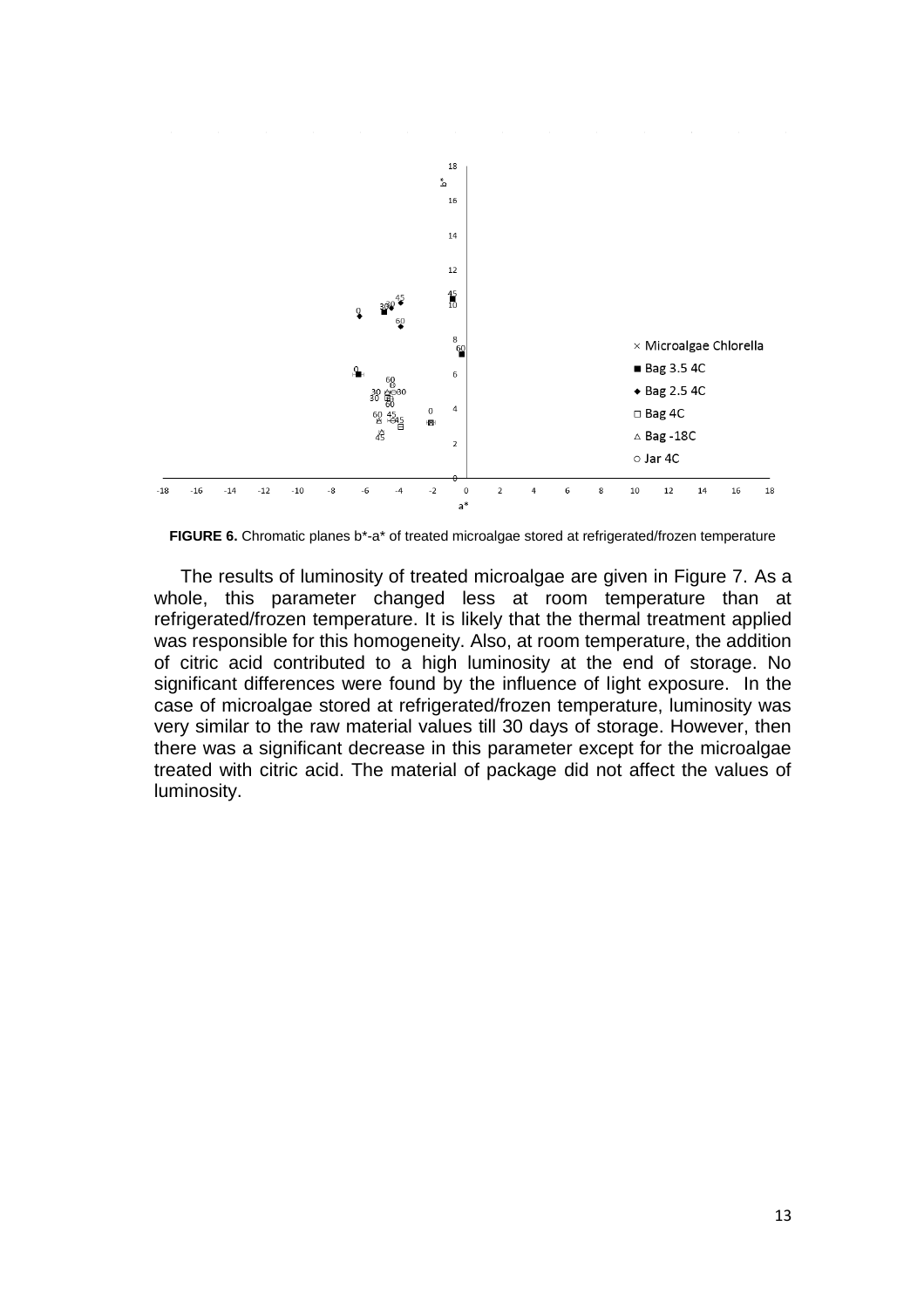

**FIGURE 7.** Luminosity of treated microalgae throughout time at room temperature (A) and at refrigerated/frozen temperature (B). Dashed line represents the initial value for raw material

#### **3.8 Microbiology counts**

The aerobic mesophilic and molds and yeasts counts of treated microalgae are represented in Figure 8. In the absence of legislation to these products, the acceptable limits for both types of microorganisms have been considered as indicated by the regulation (Spain, RD 3484/2000) concerning to hygiene standards for elaboration, distribution and merchandising of prepared foods. Concretely these limits are  $1x10^6$  CFU/g for aerobic mesophilic on the expiry date. In case of molds and yeast, the maximum limit was  $1x10^2$  CFU/g based on the criterion recommended for fruits and vegetables by Pascual and Calderón, 2000.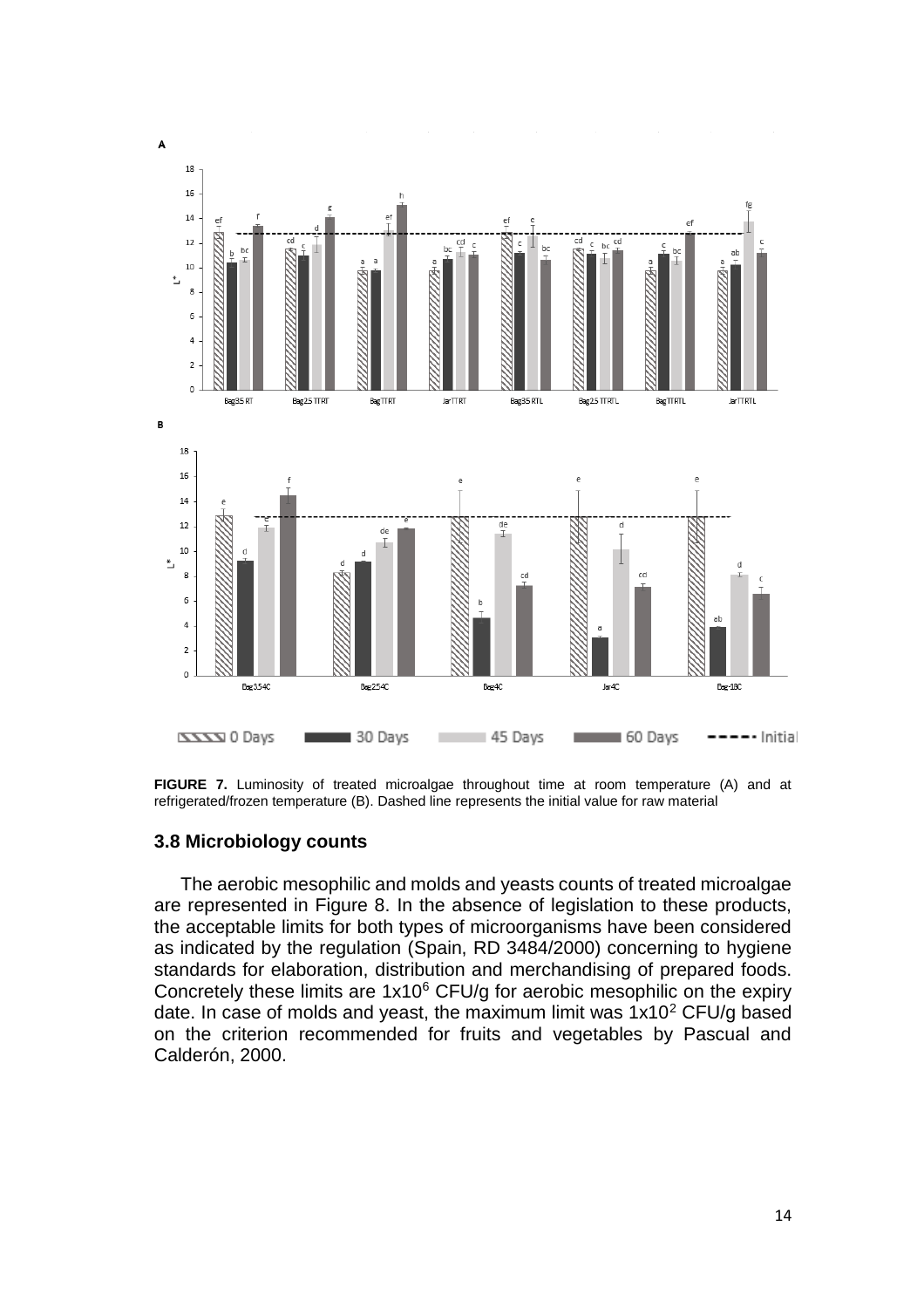

**FIGURE 8.** Microbiological content of treated microalgae depending on the storage temperature and time. **A:** Aerobic mesophilic counts. **B:** Molds and yeast counts.

According to these results, the addition of citric acid significantly reduced the growth of aerobic mesophilic in samples in the studied storage period. However, no significant differences in aerobic mesophilic growing were found between the two tested citric acid levels in microalgae stored at room temperature. In non-acidified samples the acceptable limit was overpassed between 30 and 60 days of storage, even in thermally treated samples. This could be related to the initial pollution level in the raw material or to the presence of spores. It is also important to point out that low temperatures in storage did not slow down the aerobic mesophilic growth. In addition, the absence of oxygen in containers stored at room temperature would be responsible for the slower growth of microorganisms.

The applied thermal treatment reduced the growth of molds and yeast in the analyzed storage time. Again low temperatures (4 and -18ºC) did not reduce the development of this type of microorganism, but without exceeding the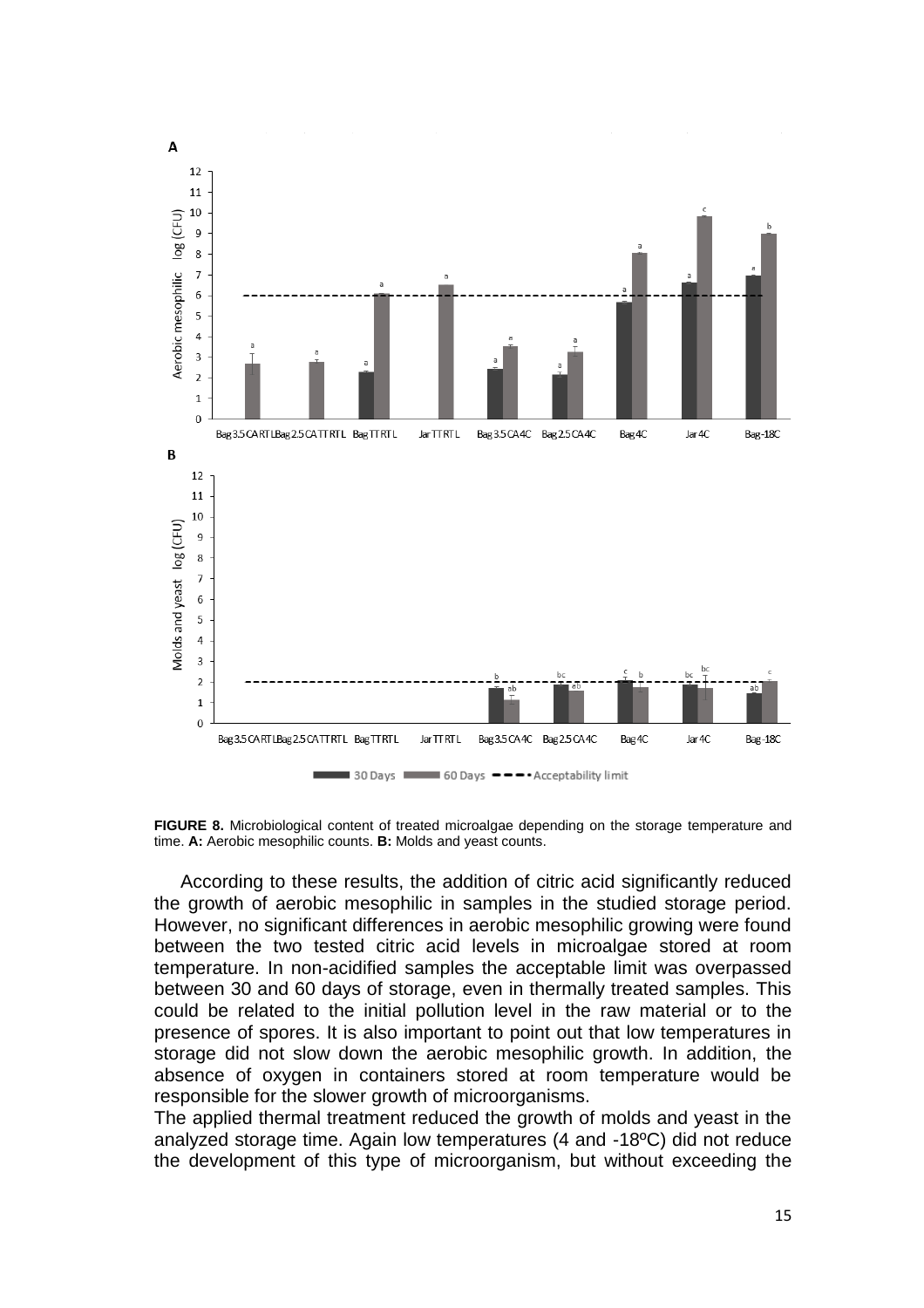established threshold. Finally, in this case the citric acid did not improve the stability of microalgae. As was aforementioned, molds and yeast are less sensitive to the reduction of pH, being their minimum range to grow properly among 1.5-3.5 (Casp and Abril, 2003).

To sum up, although thermal treatment could mean a reduction of molds and yeast, it is not clear if this response if related to the absence of oxygen, since all thermally treated samples were vacuum packaged. Therefore, the addition of 3.5% of citric acid would be the recommended treatment to guarantee the maximum shelf life from the microbiology point of view.

#### **4. CONCLUSIONS**

Thermal treatment changed considerably the color of this product without influence of light exposure and type of package, while citric acid preserved it especially at low temperature of storage. In terms of microbial stability, the acidification of microalgae with 3.5% of citric acid and vacuum packaging would be the recommended treated without need of cold storage. In conclusion the best way to transport and distribute microalgae would be acidification and vacuum packaging in bioriented poliamide/polipropilene bags stored at 4ºC.

# **ACKNOWLEDGEMENTS**

The authors would like to thank the Buggypower Company for providing the microalgae samples.

#### **REFERENCES**

- Adarme-Vega, T.C.; Lim, D.K.Y.; Timmins, M.; Vernen, F.; Li,Y.; Schenk, P.M. 2012. Microalgal biofactories: a promising approach towards sustainable omega-3 fatty acid production*. Microbial cell factories*, 11:96.
- AOAC. 2000. AOAC Official method 934.06 Moisture in dried fruits. In: Horwitz,W. *Official methods of analysis of AOAC international.* AOAC international, USA, 17th edition, volume II.
- Avani, M.; Sanghvi; Martin, Y. 2010. Present and Potential Industrial Applications of Macroand Microalgae. *Recent Patents on Food, Nutrition & Agriculture*, 2: 187-194.
- Buggypower. Official company website. URL: [http://www.buggypower.eu/.](http://www.buggypower.eu/) [Accesed: November 19, 2015]
- Burlew, J.S. 1953. Algal culture from laboratory to pilot plant. Carnegie Institution of Washington, Washington D.C.
- Casp, A.; Abril, J. 2003. Procesos de conservación de alimentos. Ediciones Mundi-Prensa, Madrid.
- Espada, J.L. "Los árboles frutales como sumideros de CO2 desempeñan un importante servicio ambiental", [on line]. Government of Aragon: 2013. URL [http://www.aragon.es/estaticos/GobiernoAragon/Departamentos/AgriculturaGanaderiaM](http://www.aragon.es/estaticos/GobiernoAragon/Departamentos/AgriculturaGanaderiaMedioAmbiente/AgriculturaGanaderia/Areas/07_Formacion_Inovacion_Sector_Agrario/02_Centro_Transferencia_Agroalimentaria/Publicaciones_Centro_Transferencia_Agroalimentaria/IT_2013/IT_248-13.pdf) [edioAmbiente/AgriculturaGanaderia/Areas/07\\_Formacion\\_Inovacion\\_Sector\\_Agrario/02](http://www.aragon.es/estaticos/GobiernoAragon/Departamentos/AgriculturaGanaderiaMedioAmbiente/AgriculturaGanaderia/Areas/07_Formacion_Inovacion_Sector_Agrario/02_Centro_Transferencia_Agroalimentaria/Publicaciones_Centro_Transferencia_Agroalimentaria/IT_2013/IT_248-13.pdf) [\\_Centro\\_Transferencia\\_Agroalimentaria/Publicaciones\\_Centro\\_Transferencia\\_Agroalim](http://www.aragon.es/estaticos/GobiernoAragon/Departamentos/AgriculturaGanaderiaMedioAmbiente/AgriculturaGanaderia/Areas/07_Formacion_Inovacion_Sector_Agrario/02_Centro_Transferencia_Agroalimentaria/Publicaciones_Centro_Transferencia_Agroalimentaria/IT_2013/IT_248-13.pdf) [entaria/IT\\_2013/IT\\_248-13.pdf.](http://www.aragon.es/estaticos/GobiernoAragon/Departamentos/AgriculturaGanaderiaMedioAmbiente/AgriculturaGanaderia/Areas/07_Formacion_Inovacion_Sector_Agrario/02_Centro_Transferencia_Agroalimentaria/Publicaciones_Centro_Transferencia_Agroalimentaria/IT_2013/IT_248-13.pdf) [Accessed: December 01, 2015]
- European Heart Network. "*Annual Report 2014",* [on line]. 2015. URL: http://www.ehnheart.org/annual-reports.html. [Accessed: November 29, 2015]
- FDA. "Bacteriological Analytical Manual Online". USA: 2001 <http://www.fda.gov/Food/FoodScienceResearch/LaboratoryMethods/ucm2006949.htm> [Accessed: November 29, 2015]